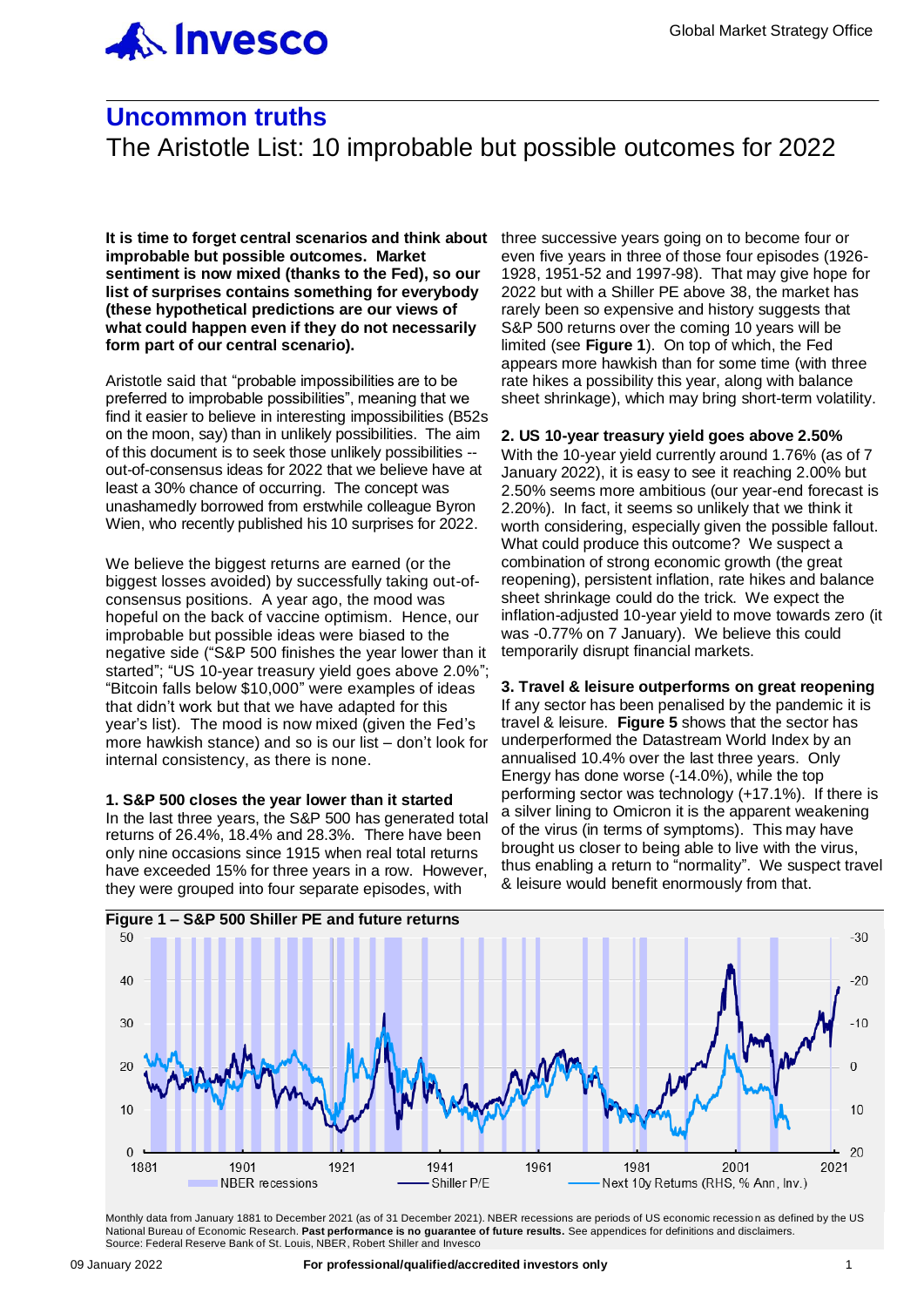

#### **4. The US Senate remains Democrat**

It seems almost a no-brainer to suggest that the US Congress will be Republican after the mid-term elections on 8 November 2022. President Biden is the least popular post-WW2 president (except Donald Trump) at this stage of the presidency and that is usually a good barometer of the swing away from the party of the incumbent president (see analyses done by FiveThirtyEight, for example, which shows that his net approval rating has slipped from +17 upon entering the White House to -8.4 now). The Republican Party also has a slight lead in generic ballot polls (asking which party an individual intends to vote for). However, the Senate elections are hard to predict with only 34 of the 100 seats up for grabs (20 of which are currently Republican and 14 Democrat, with five of the Republicans retiring versus only one Democrat). The eight seats that are not considered relatively safe for the incumbent party (Arizona and Georgia, for example), are currently split equally between the two parties. With the Republicans only needing a single net gain to take control, the odds may be stacked in their favour. But with all the uncertainties, we suspect a surprise is possible. A Republican House and Democrat Senate would still make life difficult for President Biden but not as much as if the Republican's made a clean sweep (it could also carry a message for the Trump presidential campaign).

#### **5. Australia changes government and emissions policies**

Prime-Minister Scott Morrison's Conservative government has now set a net-zero target of 2050 but our analysis suggests that, on recent trends, net-zero CO2 emissions will not be achieved until 2080 (see [Economic Transition Monitor\)](mailto:https://digital.invesco.com/e/481331/tor-Dec-2021-Final-Version-pdf/wyhdj/414036357?h=MP6hgcK0Orn6jPB1KVAZbbUnvI1zuh2z5MXjaSGVoFw). Indeed, Australia has faced a lot of criticism from the rest of the world for its refusal to fully engage with the climate change issue. As a large producer of coal it has a vested interest in

delaying mitigation actions (The BP Statistical Review of World Energy suggests that in 2020 Australia accounted for 14% of the world's coal reserves and 6% of its production). However, opinion polls suggest there will be a change to a Labor government at the next election (to be held on or before 21 May 2022). The Labor Party of Anthony Albanese has committed to a 43% cut in emissions by 2030 (compared to 2005 levels) versus the 26%-28% cut committed to by the government of Tony Abbott in 2015 and the 35% forecast (but not commitment) of the current government. A change of approach and attitude could bring Australia back into the developed world mainstream on this issue, though it will be interesting to see how it impacts the export of coal to China (and indeed overall relations with China).

#### **6. Bitcoin falls below \$30,000 during 2022**

Last year we spoke of Bitcoin falling below \$10,000 but instead it reached a peak of around \$68,000. The mass marketing of Bitcoin reminds us of the activity of stockbrokers in the run up to the 1929 crash (as brilliantly described in John Kenneth Galbraith's The Great Crash, 1929). We know how that ended and Bitcoin has already fallen to around \$42,000 (as of 7 January 2022), following closely the downward path of our mania template (see **Figure 2**). That template suggests a loss of 45% is experienced in the 12 months after the peak of a typical financial mania. If that pattern is followed (assuming we have seen the peak), the price of Bitcoin would fall to \$34,000- \$37,000 by the end of October, depending upon whether we use daily or monthly data to define the peak (the latter is used in **Figure 2**). The template also suggests that bubbles typically deflate for a further two years. Hence, we think it is not too much of a stretch to imagine Bitcoin falling below \$30,000 this year (with the health warning that we have got this wrong before and that it seems to be going through a series of bubbles).



Note: based on monthly data. See appendix for construction methodology of "Mania template". "Bitcoin" is constructed using the hypothesis that the 31 October 2021 level was the peak (month zero) and the final datapoint is for January 2022 (as of 7 January 2022). **Past performance is not a guide to future returns**. Source: Refinitiv Datastream and Invesco.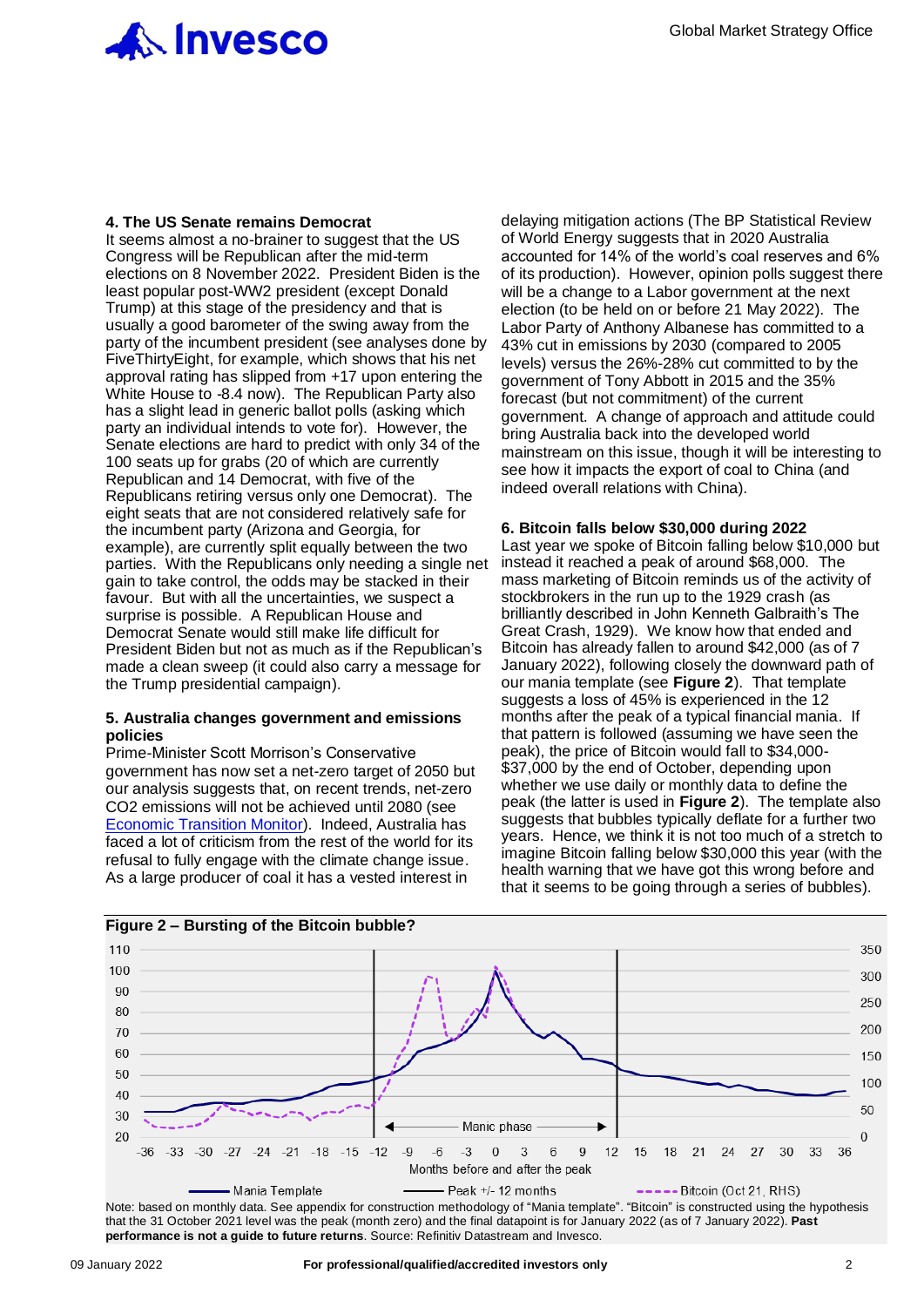

#### **7. Turkey government debt outperforms**

As we noted in the recent [2021 in review,](mailto:https://digital.invesco.com/e/481331/L-Uncommon-truths-02-01-22-pdf/wz3s3/417131900?h=BCC-uYHVNjh_6R6zUF3Exs94folwneClnhymZLOuWOg) Turkey's currency and financial market performance has been hampered by misguided policy decisions. The country appears to be caught in an inflation/currency depreciation spiral (the lira declined by 44% versus the USD in 2022 and CPI inflation reached 36% in December). This could make it un-investible but there is a price for everything and sometimes the best opportunities appear in the darkest of moments. The yield on 10-year USD denominated Turkish Government bonds is currently 8.0% (as of 7 January), while the 5-year yield is 7.8% (compared to 1.5% for the US, 3.3% for Brazil and 2.8% for Russia). That is quite a cushion, unless of course Turkey defaults. Even better, the yield on local currency 10-year government debt is 23.0%, compared to 1.8% in the US, which gives a nice cushion versus future currency depreciation, in our opinion, especially since the currency has recently weakened so much.

#### **8. Brazilian stocks to outperform major indices**

In our search for exotic stock market opportunities, we usually look for the holy grail of a dividend yield that exceeds the price/earnings ratio. Examples are rare, but can currently be found in Kenya, Laos, Pakistan and Russia. Another example is Brazil, where after a 12% index decline in 2021, the current IBOVESPA price/earnings ratio is 6.6 and the dividend yield is 8.5% (though changing to 7.6 and 7.4%, respectively, based on consensus 2022 forecasts, according to Bloomberg). Having been in the bottom three equity markets for each of the last two years, we suspect 2022 could be the year of rebound, despite (and perhaps because of) the possible election of a left-wing president (opinion polls have Lula well in front).

#### **9. EU carbon goes above €100 per tonne**

In the 2020 list we suggested EU carbon would finally

break above €30 (it did, even in a recession year) and last year we suggested it would go above €50 (it is now around €85). Climate change is the ultimate externality and we think internalising the problem via pricing mechanisms has a big role to play in limiting its extent (see [21st Century Portfolio\)](https://digital.invesco.com/e/481331/ENTURY-PORTFOLIO-NOV19-8-0-pdf/t4wfq/250105451?h=UfFGvVeOMWFX7HxEcxcz-G_PXziSOW1rr3Jk_Poq5hw). The EU carbon allowance scheme is one such solution, where the right to emit carbon can be bought and sold, thus leaving it to the market to figure out the most efficient way to reduce emissions (the number of allowances is reduced over time). The Stern Review (2006) calculated the social cost of carbon to be \$85 per tonne (around €96 per tonne at today's exchange rate). We suspect that cost will have increased since then. With the world now focused on mitigating climate change, and the global economy perhaps accelerating later in the year if the great reopening occurs, we believe there is a good chance that EU carbon may exceed €100/t at some stage during 2022. And, yes, we feel uneasy about including this idea for a third straight year.

#### **10. Argentina wins FIFA World Cup 2022**

This year's World Cup is being played in December (to avoid the worst of the Qatari summer). Bookmakers seem to favour five-times champions Brazil and reigning champions France (see oddschecker.com). However, we don't even know the groups (as play-offs in March will decide the remaining participants), so it is impossible the chart the path to the final. Nevertheless, armed with an incomplete information set, we suspect that Argentina and England have as good a chance as any and we are going with the former, to avoid accusations of home bias.

As a gift for the new year, we offer **Figures 4, 5** and **6** which show long term performance data across assets, sectors and factors.

*Unless stated otherwise, all data as of 31 December 2021*





EU allowances (EUA) on the European Climate Exchange (ECX). One unit gives the right to emit one tonne of carbon. **Past performance is no guarantee of future results.** Source: Refinitiv Datastream and Invesco.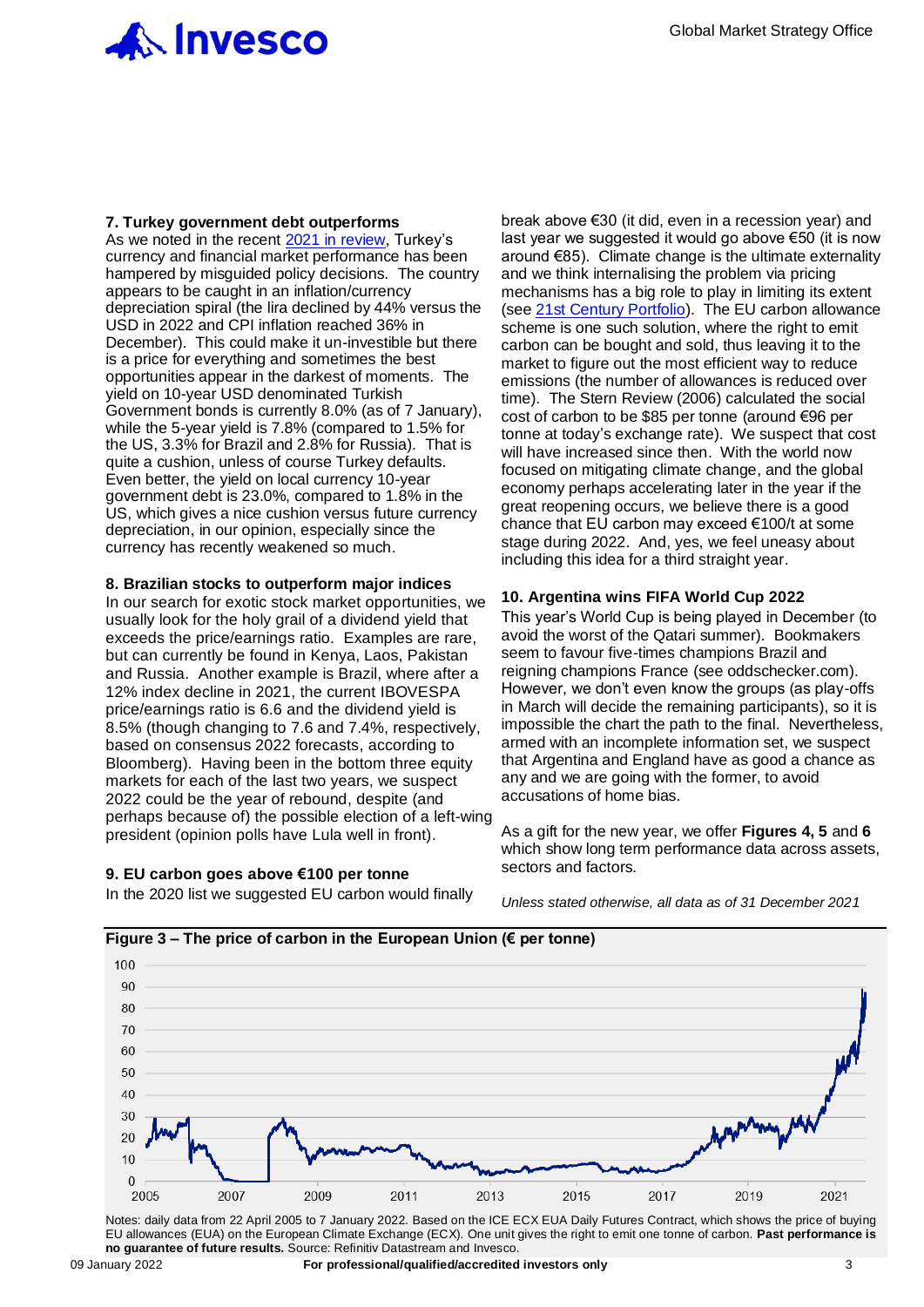

# **Figure 4 – Asset class total returns (% annualised)**

| Data as at 31/12/2021           |               | <b>Current</b> |         |         | Total Return (USD, %) |                 |                          | Total Return (Local Currency, %) |        |                |
|---------------------------------|---------------|----------------|---------|---------|-----------------------|-----------------|--------------------------|----------------------------------|--------|----------------|
|                                 | Index         | Level/RY       | 1y      | 3y      | 5y                    | 10 <sub>y</sub> | 1y                       | 3y                               | 5y     | 10y            |
| <b>Equities</b>                 |               |                |         |         |                       |                 |                          |                                  |        |                |
| World                           | <b>MSCI</b>   | 744            | 19.0    | 21.0    | 15.0                  | 12.4            | 21.4                     | 20.9                             | 14.6   | 13.6           |
| <b>Emerging Markets</b>         | <b>MSCI</b>   | 1248           | $-2.2$  | 11.3    | 10.3                  | 5.9             | 0.1                      | 12.3                             | 10.9   | 8.4            |
| China                           | <b>MSCI</b>   | 88             | $-21.6$ | 7.9     | 9.5                   | 7.4             | $-21.6$                  | 7.4                              | 9.4    | 7.3            |
| US                              | <b>MSCI</b>   | 4507           | 27.0    | 26.6    | 18.8                  | 16.6            | 27.0                     | 26.6                             | 18.8   | 16.6           |
| Europe                          | <b>MSCI</b>   | 2032           | 17.0    | 15.6    | 10.8                  | 8.8             | 23.3                     | 14.7                             | 9.1    | 10.2           |
| Europe ex-UK                    | <b>MSCI</b>   | 2564           | 16.5    | 17.9    | 12.4                  | 10.3            | 24.4                     | 17.5                             | 10.7   | 11.6           |
| UK                              | <b>MSCI</b>   | 1136           | 18.5    | 8.7     | 6.2                   | 5.1             | 19.6                     | 6.5                              | 4.3    | 6.6            |
| Japan                           | <b>MSCI</b>   | 3900           | 2.0     | 12.1    | 8.9                   | 8.7             | 13.8                     | 13.9                             | 8.6    | 13.1           |
| <b>Government Bonds</b>         |               |                |         |         |                       |                 |                          |                                  |        |                |
| World                           | BofA-ML       | 0.62           | $-6.9$  | 2.4     | 2.7                   | 1.0             | $-2.3$                   | 2.6                              | 2.0    | 2.6            |
| Emerging Markets (USD)          | <b>BBloom</b> | 4.78           | $-3.0$  | 7.1     | 5.6                   | 7.1             | $-3.0$                   | 7.1                              | 5.6    | 7.1            |
| China                           | BofA-ML       | 2.82           | 8.6     | 7.2     | 5.7                   | 3.9             | 5.9                      | 4.5                              | 3.9    | 4.1            |
| <b>US (10y)</b>                 | Datastream    | 1.47           | $-2.4$  | 6.4     | 4.2                   | 2.9             | $-2.4$                   | 6.4                              | 4.2    | 2.9            |
| Europe                          | Bofa-ML       | $-0.01$        | $-10.2$ | 2.9     | 3.5                   | 2.4             | $-3.4$                   | 3.1                              | 1.9    | 3.8            |
| Europe ex-UK (EMU, 10y)         | Datastream    | $-0.35$        | $-10.1$ | 1.7     | 3.2                   | 2.1             | $-3.3$                   | 1.8                              | 1.7    | 3.4            |
| <b>UK (10y)</b>                 | Datastream    | 0.76           | $-6.6$  | 4.0     | 4.0                   | 1.8             | $-5.7$                   | 1.9                              | 2.1    | 3.2            |
| Japan (10y)                     | Datastream    | 0.05           | $-10.3$ | $-1.4$  | 0.6                   | $-2.3$          | 0.0                      | 0.2                              | 0.4    | 1.7            |
| <b>IG Corporate Bonds</b>       |               |                |         |         |                       |                 |                          |                                  |        |                |
| Global                          | BofA-ML       | 1.90           | $-3.0$  | 6.1     | 4.7                   | 3.8             | $-1.0$                   | 6.0                              | 4.2    | 4.5            |
|                                 | <b>BBloom</b> | 5.27           | $-4.3$  | 9.3     | 7.5                   | 9.4             | $-4.3$                   | 9.3                              | 7.5    | 9.4            |
| Emerging Markets (USD)<br>China | BofA-ML       | 3.63           | 7.8     | 7.0     | 5.4                   | 4.2             | 5.1                      | 4.4                              | 3.6    | 4.4            |
|                                 |               |                |         |         |                       |                 |                          |                                  |        |                |
| US                              | BofA-ML       | 2.40           | $-1.0$  | 7.5     | 5.3                   | 4.8             | $-1.0$                   | 7.5                              | 5.3    | 4.8            |
| Europe                          | BofA-ML       | 0.51           | $-8.0$  | 2.4     | 3.3                   | 2.3             | $-1.0$                   | 2.6                              | 1.8    | 3.6            |
| UK                              | BofA-ML       | 1.88           | $-3.9$  | 7.5     | 5.7                   | 4.5             | $-3.0$                   | 5.3                              | 3.7    | 5.9            |
| Japan                           | BofA-ML       | 0.35           | $-9.7$  | $-1.1$  | 0.8                   | $-3.1$          | 0.7                      | 0.5                              | 0.5    | 0.9            |
| <b>HY Corporate Bonds</b>       |               |                |         |         |                       |                 |                          |                                  |        |                |
| Global                          | BofA-ML       | 5.23           | 1.4     | 7.6     | 5.8                   | 6.5             | 2.9                      | 7.6                              | 5.5    | 6.8            |
| <b>US</b>                       | BofA-ML       | 4.97           | 5.4     | 8.6     | 6.1                   | 6.7             | 5.4                      | 8.6                              | 6.1    | 6.7            |
| Europe                          | BofA-ML       | 3.24           | $-3.9$  | 5.5     | 5.6                   | 5.6             | 3.3                      | 5.7                              | 4.0    | 7.0            |
| Cash (Overnight LIBOR)          |               |                |         |         |                       |                 |                          |                                  |        |                |
| US                              |               | 0.07           | 0.1     | 0.9     | 1.1                   | 0.6             | 0.1                      | 0.9                              | 1.1    | 0.6            |
| Euro Area                       |               | $-0.58$        | $-7.5$  | $-0.8$  | 1.1                   | $-1.6$          | $-0.6$                   | $-0.6$                           | $-0.5$ | $-0.3$         |
| UK                              |               | 0.04           | $-1.0$  | 2.3     | 2.2                   | $-1.0$          | 0.0                      | 0.3                              | 0.3    | 0.4            |
| Japan                           |               | $-0.08$        | $-10.4$ | $-1.7$  | 0.2                   | $-4.0$          | $-0.1$                   | $-0.1$                           | $-0.1$ | 0.0            |
| <b>Real Estate (REITs)</b>      |               |                |         |         |                       |                 |                          |                                  |        |                |
| Global                          | <b>FTSE</b>   | 2057           | 23.0    | 11.4    | 8.5                   | 9.1             | 32.4                     | 11.6                             | 6.8    | 10.5           |
| <b>Emerging Markets</b>         | <b>FTSE</b>   | 1685           | $-13.4$ | $-2.7$  | 4.4                   | 4.4             | $-6.8$                   | $-2.6$                           | 2.9    | 5.8            |
| US                              | <b>FTSE</b>   | 3716           | 42.8    | 17.1    | 9.9                   | 10.9            | 42.8                     | 17.1                             | 9.9    | 10.9           |
| Europe ex-UK                    | <b>FTSE</b>   | 3741           | 3.7     | 9.8     | 9.5                   | 10.0            | 11.5                     | 9.9                              | 7.8    | 11.5           |
| UK                              | <b>FTSE</b>   | 1287           | 27.7    | 14.6    | 8.7                   | 9.2             | 28.9                     | 12.3                             | 6.8    | 10.7           |
| Japan                           | FTSE          | 2673           | 2.7     | 4.2     | 3.5                   | 7.0             | 14.5                     | 5.9                              | 3.2    | 11.4           |
| <b>Commodities</b>              |               |                |         |         |                       |                 |                          |                                  |        |                |
| All                             | <b>GSCI</b>   | 2775           | 40.4    | 8.0     | 2.8                   | $-5.5$          |                          |                                  |        |                |
| Energy                          | <b>GSCI</b>   | 429            | 60.7    | 3.8     | $-0.3$                | $-8.9$          |                          |                                  |        |                |
| <b>Industrial Metals</b>        | <b>GSCI</b>   | 1814           | 29.6    | 15.2    | 10.1                  | 1.6             |                          |                                  |        |                |
| <b>Precious Metals</b>          | <b>GSCI</b>   | 2086           | $-5.1$  | 11.1    | 8.2                   | 0.2             |                          |                                  |        |                |
| <b>Agricultural Goods</b>       | <b>GSCI</b>   | 499            | 24.7    | 12.6    | 3.0                   | $-3.3$          | $\overline{\phantom{a}}$ |                                  |        | $\blacksquare$ |
| <b>Currencies (vs USD)**</b>    |               |                |         |         |                       |                 |                          |                                  |        |                |
| <b>EUR</b>                      |               | 1.14           | $-6.9$  | $-0.3$  | 1.6                   | $-1.3$          |                          |                                  |        |                |
| JPY                             |               | 115.09         | $-10.3$ | $-1.6$  | 0.3                   | $-3.9$          |                          |                                  |        |                |
| GBP                             |               | 1.35           | $-0.9$  | 2.1     | 1.9                   | $-1.4$          |                          |                                  |        |                |
| <b>CHF</b>                      |               | 1.10           | $-3.0$  | $2.5\,$ | 2.2                   | 0.3             |                          |                                  |        |                |
| <b>CNY</b>                      |               | 6.36           | 2.7     | 2.7     | 1.8                   | $-0.1$          |                          |                                  |        |                |
|                                 |               |                |         |         |                       |                 |                          |                                  |        |                |

Notes: \*The currency section is organised so that in all cases the numbers show the movement in the mentioned currency versus USD (+ve indicates appreciation, -ve indicates depreciation). **Past performance is no guarantee of future results.** Please see appendix for definitions, methodology and disclaimers.

Source: Refinitiv Datastream and Invesco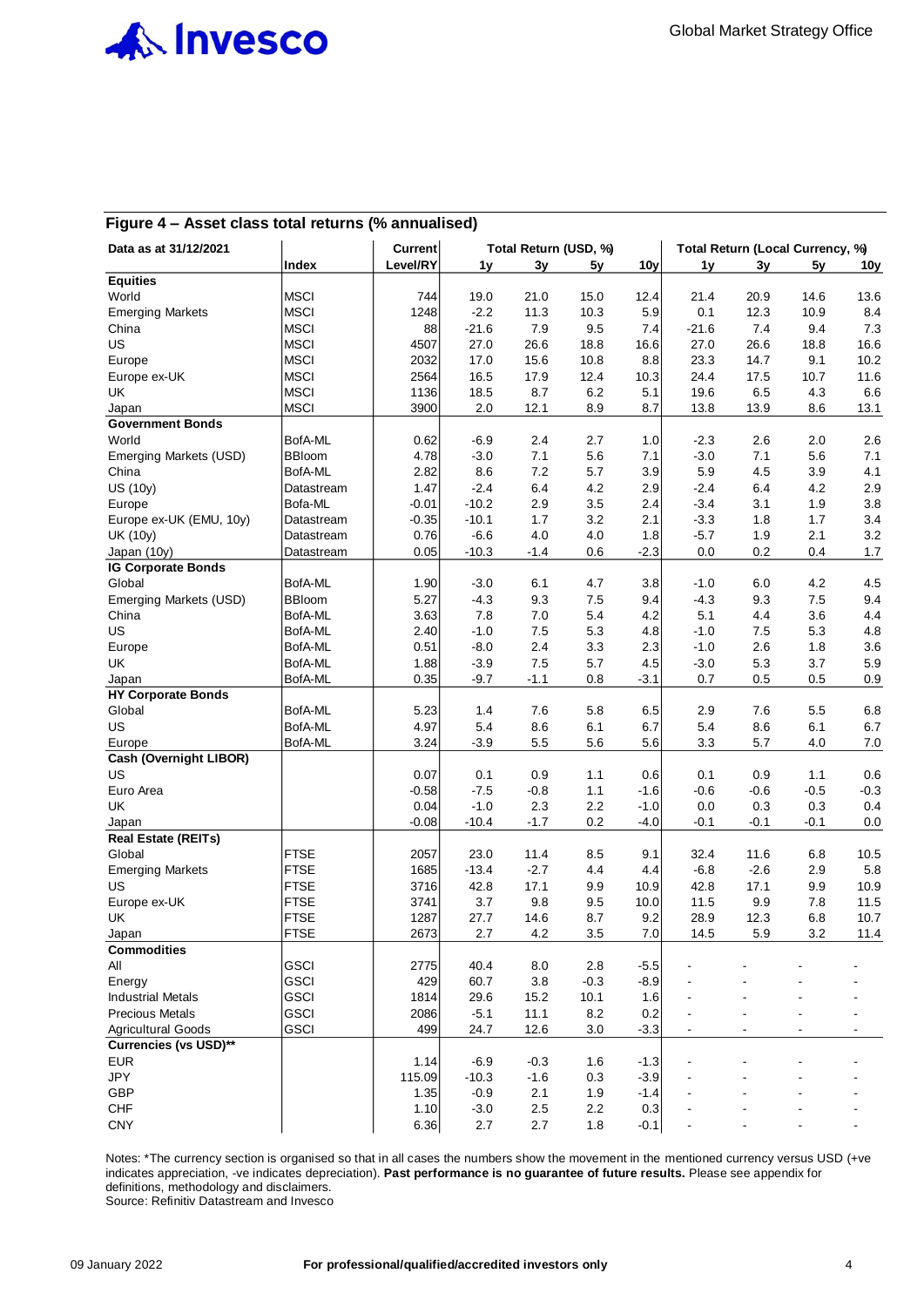

| Data as at 31/12/2021                   |         | Global  |         |                 |
|-----------------------------------------|---------|---------|---------|-----------------|
|                                         | 1y      | 3y      | 5y      | 10 <sub>y</sub> |
| <b>Energy</b>                           | 3.9     | $-14.0$ | $-11.3$ | $-9.9$          |
| <b>Basic Materials</b>                  | $-1.9$  | $-0.2$  | $-0.8$  | $-3.4$          |
| <b>Basic Resources</b>                  | $-2.2$  | 1.5     | $-0.3$  | $-6.1$          |
| Chemicals                               | $-1.2$  | $-2.2$  | $-1.8$  | $-1.4$          |
| <b>Industrials</b>                      | $-1.1$  | 0.3     | $-0.2$  | 0.6             |
| <b>Construction &amp; Materials</b>     | 3.7     | $-0.1$  | $-2.1$  | $-1.5$          |
| <b>Industrial Goods &amp; Services</b>  | $-1.7$  | 0.4     | 0.1     | 0.9             |
| <b>Consumer Discretionary</b>           | $-6.8$  | 0.7     | 0.4     | 1.1             |
| Automobiles & Parts                     | 9.1     | 10.7    | 3.6     | 2.3             |
| Media                                   | $-11.2$ | $-1.0$  | $-2.2$  | 1.3             |
| <b>Retailers</b>                        | $-11.8$ | 0.9     | 1.9     | 1.6             |
| Travel & Leisure                        | $-13.6$ | $-10.4$ | $-6.0$  | $-2.3$          |
| <b>Consumer Products &amp; Services</b> | $-4.8$  | 2.7     | 1.6     | 1.3             |
| <b>Consumer Staples</b>                 | $-7.8$  | $-6.5$  | $-4.9$  | $-2.3$          |
| Food, Beverage & Tobacco                | $-6.1$  | $-6.5$  | $-5.2$  | $-3.0$          |
| Personal Care, Drug & Grocery Stores    | $-10.7$ | $-6.8$  | $-4.0$  | $-1.8$          |
| <b>Healthcare</b>                       | $-2.8$  | $-0.5$  | 1.8     | 2.9             |
| <b>Financials</b>                       | 5.7     | $-4.2$  | $-2.8$  | $-0.9$          |
| <b>Banks</b>                            | 6.0     | $-7.9$  | $-5.7$  | $-3.2$          |
| <b>Financial Services</b>               | 9.2     | 3.2     | 2.8     | 3.3             |
| Insurance                               | $-0.5$  | $-5.7$  | $-3.6$  | 0.3             |
| <b>Real Estate</b>                      | 0.4     | $-6.1$  | $-3.6$  | $-1.9$          |
| <b>Technology</b>                       | 8.6     | 17.1    | 13.8    | 9.1             |
| <b>Telecommunications</b>               | $-8.6$  | $-7.2$  | $-6.8$  | $-4.7$          |
| <b>Utilities</b>                        | $-5.7$  | $-5.3$  | $-2.5$  | $-3.5$          |

# **Figure 5 – Global equity sector total returns relative to market (% annualised)**

Notes: Returns shown are for Datastream sector indices versus the total market index. **Past performance is no guarantee of future results.** Source: Refinitiv Datastream and Invesco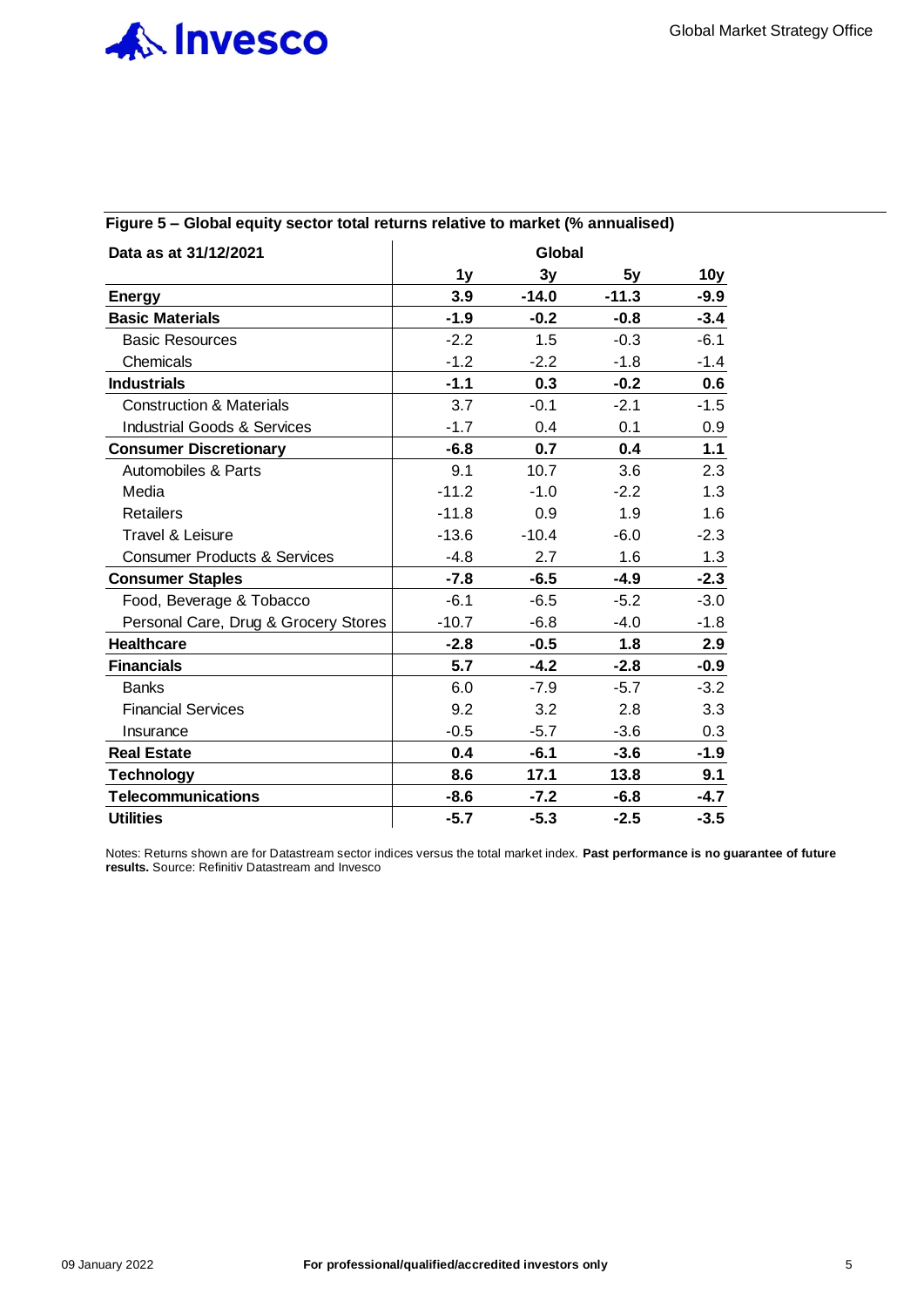

| Data as at 31/12/2021          | <b>Absolute</b> |      |      |                 | <b>Relative to Market</b> |        |        |        |  |
|--------------------------------|-----------------|------|------|-----------------|---------------------------|--------|--------|--------|--|
|                                | 1v              | 3v   | 5v   | 10 <sub>y</sub> | 1۷                        | 3v     | 5y     | 10y    |  |
| Growth                         | 36.9            | 34.6 | 23.2 | 18.4            | 6.4                       | 6.7    | 4.0    | 1.6    |  |
| Low volatility                 | 23.3            | 21.6 | 17.4 | 16.4            | $-4.2$                    | $-3.5$ | $-0.9$ | $-0.2$ |  |
| Price momentum                 | 22.0            | 21.8 | 15.4 | 15.9            | $-5.2$                    | $-3.4$ | $-2.6$ | $-0.6$ |  |
| Quality                        | 33.1            | 23.7 | 17.0 | 16.4            | 3.4                       | $-1.9$ | $-1.3$ | $-0.1$ |  |
| <b>Size</b>                    | 32.2            | 20.1 | 12.1 | 14.8            | 2.7                       | $-4.7$ | $-5.4$ | $-1.5$ |  |
| Value                          | 39.5            | 22.6 | 12.1 | 15.8            | 8.4                       | $-2.8$ | $-5.4$ | $-0.6$ |  |
| <b>Market</b>                  | 28.7            | 26.1 | 18.5 | 16.6            |                           |        |        |        |  |
| <b>Market - Equal-Weighted</b> | 29.6            | 23.6 | 15.7 | 15.6            |                           |        |        |        |  |

## **Figure 6a – US factor index total returns (% annualised)**

Notes: All indices are subsets of the S&P 500 index, they are rebalanced monthly, use data in US dollars and are equal-weighted. Growth includes stocks in the top third based on both their 5-year sales per share trend and their internal growth rate (the product of the 5-year average return on equity and the retention ratio); Low volatility includes stocks in the bottom quintile based on the standard deviation of their daily returns in the previous three months; Price momentum includes stocks in the top quintile based on their performance in the previous 12 months; Quality includes stocks in the top third based on both their return on invested capital and their EBIT to EV ratio (earnings before interest and taxes to enterprise value); Size includes stocks in the bottom quintile based on their market value in US dollars. Value includes stocks in the bottom quintile based on their price to book value ratios. The market represents the S&P 500 index. **Past performance is no guarantee of future results.**

Source: Refinitiv Datastream and Invesco

#### **Figure 6b – European factor index total returns relative to market (% annualised)**

| Data as at 31/12/2021          |      | <b>Absolute</b> |      |                 | <b>Relative to Market</b> |        |        |                 |
|--------------------------------|------|-----------------|------|-----------------|---------------------------|--------|--------|-----------------|
|                                | 1v   | 3v              | 5v   | 10 <sub>V</sub> | 1۷                        | 3ν     | 5v     | 10 <sub>y</sub> |
| Growth                         | 36.0 | 33.2            | 19.9 | 17.2            | 8.4                       | 14.4   | 9.5    | 5.9             |
| Low volatility                 | 22.3 | 16.1            | 12.2 | 14.4            | $-2.5$                    | $-0.3$ | 2.5    | 3.3             |
| <b>Price momentum</b>          | 17.4 | 21.4            | 13.7 | 16.4            | $-6.5$                    | 4.3    | 3.9    | 5.1             |
| Quality                        | 25.3 | 21.6            | 12.3 | 14.6            | $-0.2$                    | 4.5    | 2.6    | 3.5             |
| <b>Size</b>                    | 21.9 | 21.2            | 12.2 | 13.4            | $-2.9$                    | 4.1    | 2.4    | 2.4             |
| Value                          | 35.0 | 14.7            | 8.4  | 12.0            | 7.5                       | $-1.5$ | $-1.1$ | 1.2             |
| <b>Market</b>                  | 25.5 | 16.4            | 9.5  | 10.7            |                           |        |        |                 |
| <b>Market - Equal-Weighted</b> | 22.3 | 17.2            | 10.4 | 12.3            |                           |        |        |                 |

Notes: All indices are subsets of the STOXX 600 index, they are rebalanced monthly, use data in euros and are equal-weighted. Growth includes stocks in the top third based on both their 5-year sales per share trend and their internal growth rate (the product of the 5-year average return on equity and the retention ratio); Low volatility includes stocks in the bottom quintile based on the standard deviation of their daily returns in the previous three months; Price momentum includes stocks in the top quintile based on their performance in the previous 12 months; Quality includes stocks in the top third based on both their return on invested capital and their EBIT to EV ratio (earnings before interest and taxes to enterprise value); Size includes stocks in the bottom quintile based on their market value in euros; Value includes stocks in the bottom quintile based on their price to book value ratios. The market represents the STOXX 600 index. **Past performance is no guarantee of future results.**

Source: Refinitiv Datastream and Invesco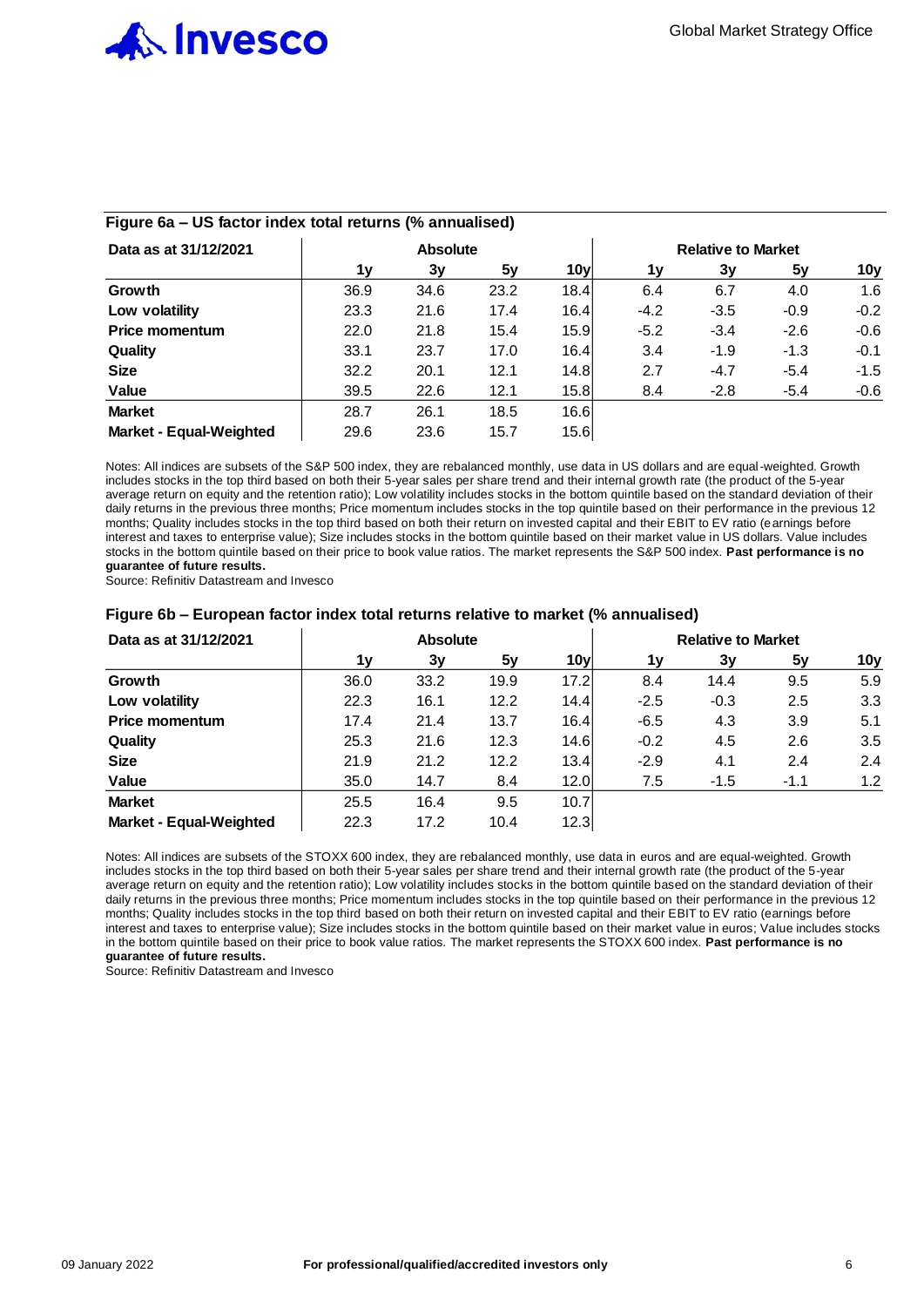

#### **Figure 7 – Model asset allocation**

|                          | <b>Neutral</b> | <b>Policy Range</b> |              |       | <b>Allocation Position vs Neutral</b> |
|--------------------------|----------------|---------------------|--------------|-------|---------------------------------------|
| <b>Cash Equivalents</b>  | 5%             | $0 - 10%$           |              | 10%   |                                       |
| Cash                     | 2.5%           |                     |              | 10%   |                                       |
| Gold                     | 2.5%           |                     |              | $0\%$ |                                       |
| <b>Bonds</b>             | 40%            | 10-70%              | ↑            | 29%   |                                       |
| Government               | 25%            | 10-40%              |              | 10%   |                                       |
| <b>US</b>                | 8%             |                     | ↓            | 2%    |                                       |
| Europe ex-UK (Eurozone)  | 7%             |                     |              | 2%    |                                       |
| <b>UK</b>                | 1%             |                     |              | 0%    |                                       |
| Japan                    | 7%             |                     | $\downarrow$ | 3%    |                                       |
| <b>Emerging Markets</b>  | 2%             |                     |              | 3%    |                                       |
| China**                  | 0.2%           |                     |              | 0%    |                                       |
| Corporate IG             | 10%            | 0-20%               | $\uparrow$   | 9%    |                                       |
| <b>US Dollar</b>         | 5%             |                     | $\uparrow$   | 2%    |                                       |
| Euro                     | 2%             |                     |              | 2%    |                                       |
| Sterling                 | 1%             |                     |              | 1%    |                                       |
| Japanese Yen             | 1%             |                     | $\uparrow$   | 2%    |                                       |
| <b>Emerging Markets</b>  | 1%             |                     | $\uparrow$   | 2%    |                                       |
| China**                  | 0.1%           |                     |              | 0%    |                                       |
| Corporate HY             | 5%             | $0 - 10%$           | ↑            | 10%   |                                       |
| <b>US Dollar</b>         | 4%             |                     | $\uparrow$   | 8%    |                                       |
| Euro                     | 1%             |                     |              | 2%    |                                       |
| <b>Equities</b>          | 45%            | 25-65%              |              | 45%   |                                       |
| <b>US</b>                | 25%            |                     | $\downarrow$ | 12%   |                                       |
| Europe ex-UK             | 7%             |                     |              | 10%   |                                       |
| UK                       | 4%             |                     |              | 8%    |                                       |
| Japan                    | 4%             |                     | ↓            | 5%    |                                       |
| <b>Emerging Markets</b>  | 5%             |                     |              | 10%   |                                       |
| China**                  | 2%             |                     |              | 2%    |                                       |
| <b>Real Estate</b>       | 8%             | $0 - 16%$           |              | 16%   |                                       |
| <b>US</b>                | 2%             |                     |              | 2%    |                                       |
| Europe ex-UK             | 2%             |                     | ↑            | 4%    |                                       |
| <b>UK</b>                | 1%             |                     |              | 3%    |                                       |
| Japan                    | 2%             |                     |              | 3%    |                                       |
| <b>Emerging Markets</b>  | 1%             |                     |              | 4%    |                                       |
| <b>Commodities</b>       | 2%             | $0 - 4%$            |              | 0%    |                                       |
| Energy                   | 1%             |                     |              | 0%    |                                       |
| <b>Industrial Metals</b> | 0.3%           |                     |              | 0%    |                                       |
| <b>Precious Metals</b>   | 0.3%           |                     |              | 0%    |                                       |
| Agriculture              | 0.3%           |                     |              | $0\%$ |                                       |
| <b>Total</b>             | 100%           |                     |              | 100%  |                                       |

|              | <b>Currency Exposure (including effect of hedging)</b> |      |  |
|--------------|--------------------------------------------------------|------|--|
| <b>USD</b>   | 48%                                                    | 31%  |  |
| <b>EUR</b>   | 20%                                                    | 22%  |  |
| <b>GBP</b>   | 7%                                                     | 13%  |  |
| <b>JPY</b>   | 15%                                                    | 14%  |  |
| EM           | 9%                                                     | 19%  |  |
| <b>Total</b> | 100%                                                   | 100% |  |

Notes: \*\*China is included in Emerging Markets allocations. This is a theoretical portfolio and is for illustrative purposes only. See the latest [The Big Picture](https://digital.invesco.com/e/481331/-2021---2022-Outlook-Final-pdf/wx3hs/408870439?h=ecfo3JHiEoBUwoygn6zinbmGnCDV5sIHEpTWnlCp3dg) document for more details. It does not represent an actual portfolio and is not a recommendation of any investment or trading strategy. Arrows indicate the direction of the most recent changes. Source: Invesco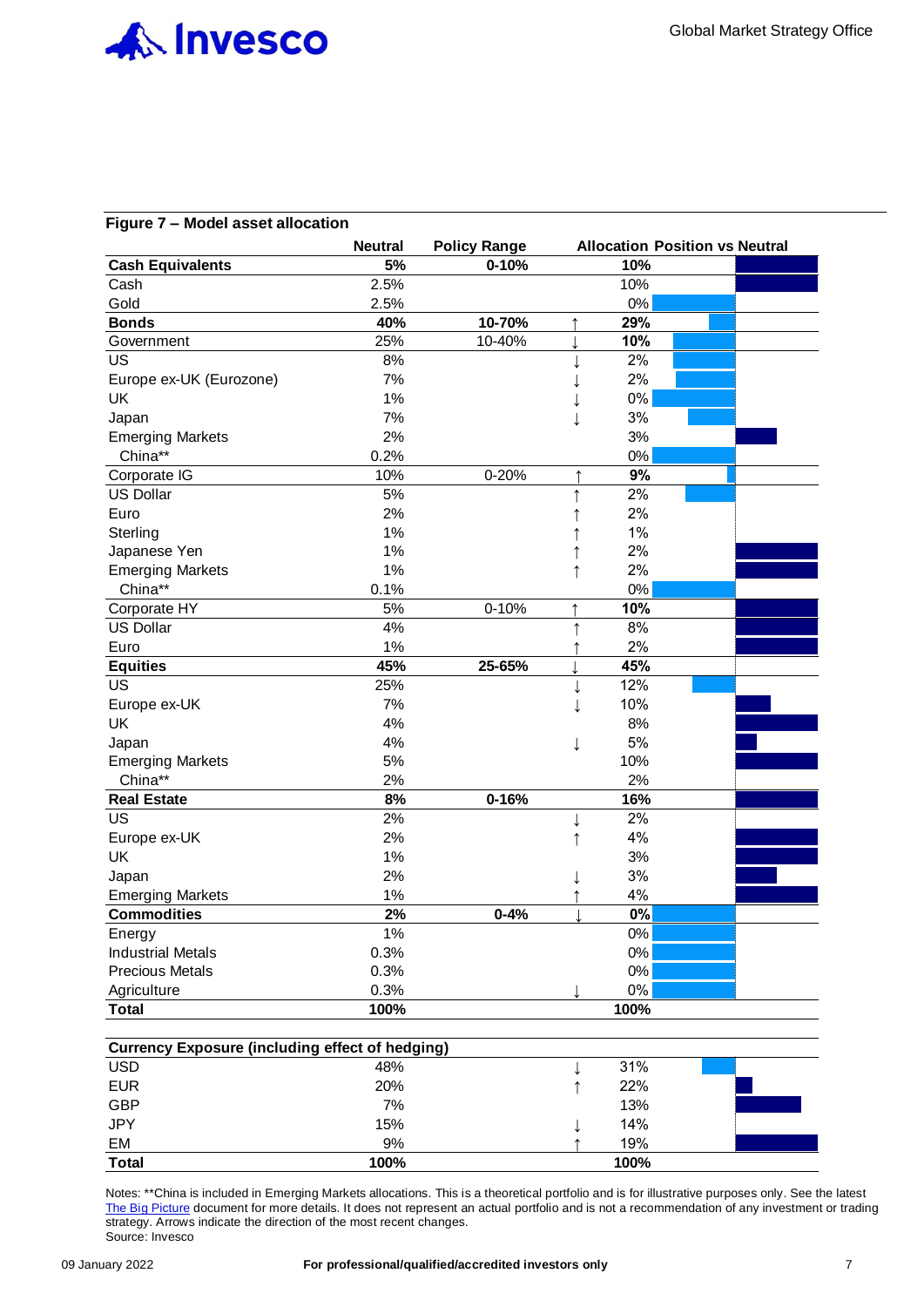

#### **Figure 8 – Model allocations for Global sectors**

|                                         | <b>Neutral</b> | <b>Invesco</b>     | <b>Preferred Region</b> |
|-----------------------------------------|----------------|--------------------|-------------------------|
| <b>Energy</b>                           | 6.3%           | <b>Neutral</b>     | US                      |
| <b>Basic Materials</b>                  | 4.3%           | Overweight         | <b>Europe</b>           |
| <b>Basic Resources</b>                  | 2.3%           | Overweight         | Europe                  |
| Chemicals                               | 1.9%           | Neutral            | <b>US</b>               |
| <b>Industrials</b>                      | 12.9%          | Overweight         | <b>US</b>               |
| <b>Construction &amp; Materials</b>     | 1.6%           | <b>Neutral</b>     | EM                      |
| <b>Industrial Goods &amp; Services</b>  | 11.3%          | Overweight         | <b>US</b>               |
| <b>Consumer Discretionary</b>           | 15.6%          | <b>Neutral</b>     | <b>US</b>               |
| Automobiles & Parts                     | 2.8%           | Underweight        | Japan                   |
| Media                                   | 1.3%           | Underweight        | Europe                  |
| <b>Retailers</b>                        | 5.6%           | Overweight         | US.                     |
| Travel & Leisure                        | 2.1%           | Neutral            | <b>US</b>               |
| <b>Consumer Products &amp; Services</b> | $3.9\%$        | Overweight         | Japan                   |
| <b>Consumer Staples</b>                 | 6.0%           | <b>Neutral</b>     | <b>Europe</b>           |
| Food, Beverage & Tobacco                | 3.9%           | Neutral            | <b>US</b>               |
| Personal Care, Drug & Grocery Stores    | 2.1%           | Neutral            | Europe                  |
| <b>Healthcare</b>                       | 10.0%          | <b>Neutral</b>     | <b>US</b>               |
| <b>Financials</b>                       | 14.9%          | <b>Underweight</b> | Japan                   |
| <b>Banks</b>                            | 7.5%           | Underweight        | Japan                   |
| <b>Financial Services</b>               | 4.8%           | Overweight         | Japan                   |
| Insurance                               | 2.6%           | Underweight        | <b>US</b>               |
| <b>Real Estate</b>                      | 3.4%           | Overweight         | Japan                   |
| <b>Technology</b>                       | 19.8%          | Overweight         | <b>US</b>               |
| <b>Telecommunications</b>               | 3.8%           | <b>Underweight</b> | Japan                   |
| <b>Utilities</b>                        | 3.0%           | <b>Underweight</b> | <b>Europe</b>           |

Notes: These are theoretical allocations which are for illustrative purposes only. They do not represent an actual portfolio and are not a recommendation of any investment or trading strategy. See the latest [Strategic Sector Selector](https://digital.invesco.com/e/481331/Sector-Selector---Oct-2021-pdf/wv3wb/401015339?h=PnDYBGhmmJh-2YmNb3xw7flrTNayQjrOQTREeW0pWT0) for more details. Source: Refinitiv Datastream and Invesco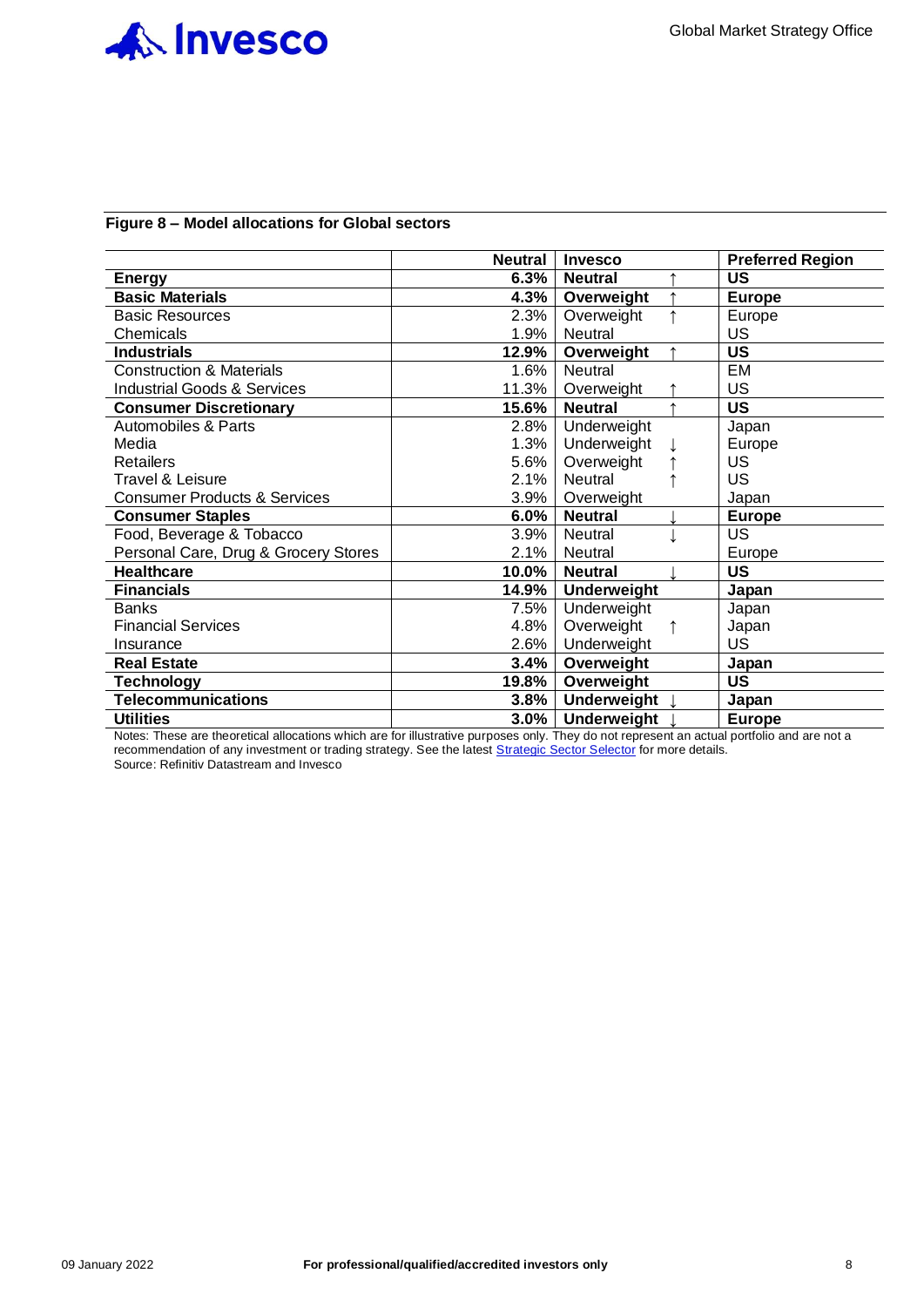

# **Appendix**

#### **Methodology for asset allocation, expected returns and optimal portfolios**

#### **Portfolio construction process**

The optimal portfolios are theoretical and not real. We use optimisation processes to guide our allocations around "neutral" and within prescribed policy ranges based on our estimations of expected returns and using historical covariance information. This guides the allocation to global asset groups (equities, government bonds etc.), which is the most important level of decision. For the purposes of this document the optimal portfolios are constructed with a one-year horizon.

#### **Which asset classes?**

We look for investibility, size and liquidity. We have chosen to include equities, bonds (government, corporate investment grade and corporate high-yield), REITs to represent real estate, commodities and cash (all across a range of geographies). We use cross-asset correlations to determine which decisions are the most important.

#### **Neutral allocations and policy ranges**

We use market capitalisation in USD for major benchmark indices to calculate neutral allocations. For commodities, we use industry estimates for total ETP market cap + assets under management in hedge funds + direct investments. We use an arbitrary 5% for the combination of cash and gold. We impose diversification by using policy ranges for each asset category (the range is usually symmetric around neutral).

#### **Expected/projected returns**

The process for estimating expected returns is based upon yield (except commodities, of course). After analysing how yields vary with the economic cycle, and where they are situated within historical ranges, we forecast the direction and amplitude of moves over the next year. Cash returns are calculated assuming a straight-line move in short term rates towards our targets (with, of course, no capital gain or loss). Bond returns assume a straightline progression in yields, with capital gains/losses predicated upon constant maturity (effectively supposing constant turnover to achieve that). Forecasts of corporate investment-grade and high-yield spreads are based upon our view of the economic cycle (as are forecasts of credit losses). Coupon payments are added to give total returns. Equity and REIT returns are based on dividend growth assumptions. We calculate total returns by applying those growth assumptions and adding the forecast dividend yield. No such metrics exist for commodities; therefore, we base our projections on US CPI-adjusted real prices relative to their long-term averages and views on the economic cycle. All expected returns are first calculated in local currency and then, where necessary, converted into other currency bases using our exchange rate forecasts.

### **Optimising the portfolio**

Using a covariance matrix based on monthly local currency total returns for the last 5 years and we run an optimisation process that maximises the Sharpe Ratio. Another version maximises Return subject to volatility not exceeding that of our Neutral Portfolio. The optimiser is based on the Markowitz model.

### **Currency hedging**

We adopt a cautious approach when it comes to currency hedging as currency movements are notoriously difficult to accurately predict and sometimes hedging can be costly. Also, some of our asset allocation choices are based on currency forecasts. We use an amalgam of central bank rate forecasts, policy expectations and real exchange rates relative to their historical averages to predict the direction and amplitude of currency moves.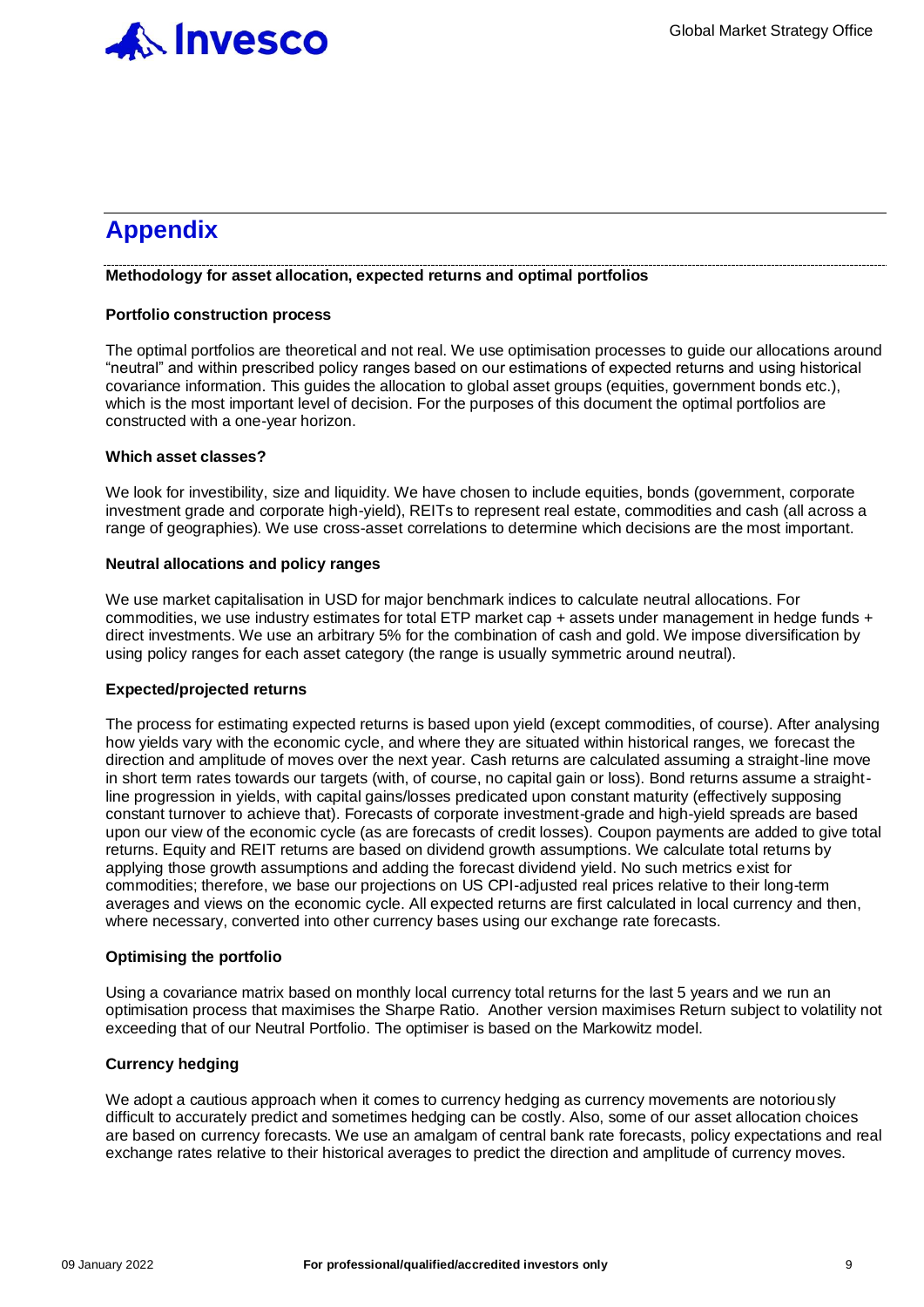

#### **Definitions of data and benchmarks for Figure 4**

**Sources:** we source data from Datastream unless otherwise indicated.

**Cash:** returns are based on a proprietary index calculated using the Intercontinental Exchange Benchmark Administration overnight LIBOR (London Interbank Offer Rate). The global rate is the average of the euro, British pound, US dollar and Japanese yen rates. The series started on 1st January 2001 with a value of 100.

**Gold:** London bullion market spot price in USD/troy ounce.

**Government bonds:** Current levels, yields and total returns use Datastream benchmark 10-year yields for the US, Eurozone, Japan and the UK, and the Bank of America Merrill Lynch government bond total return index for the World and Europe. The emerging markets yields and returns are based on the Barclays Bloomberg emerging markets sovereign US dollar bond index.

**Corporate investment grade (IG) bonds:** Bank of America Merrill Lynch investment grade corporate bond total return indices, except for in emerging markets where we use the Barclays Bloomberg emerging markets corporate US dollar bond index.

**Corporate high yield (HY) bonds:** Bank of America Merrill Lynch high yield total return indices

**Equities:** We use MSCI benchmark gross total return indices for all regions.

**Commodities:** Goldman Sachs Commodity total return indices

**Real estate:** FTSE EPRA/NAREIT total return indices

**Currencies:** Global Trade Information Services spot rates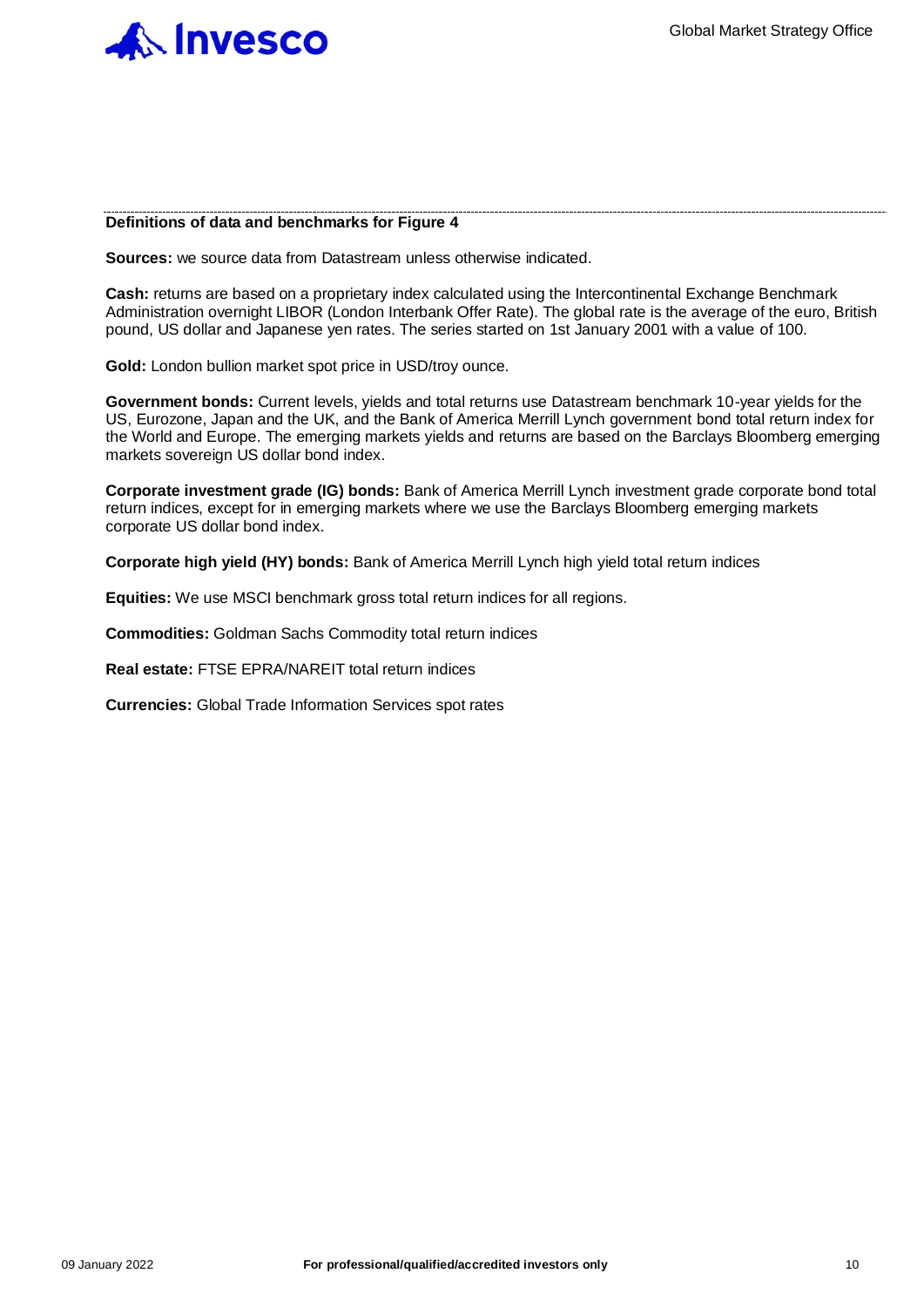

#### **Methodology, data and benchmarks for Mania Template**

The Mania Template is based on monthly data during 15 historical manias, sourced from Refinitiv Datastream unless stated otherwise. For each mania, the relevant asset price is indexed to 100 at the peak (month zero) and is shown over the three years before and after that point. The template shows the average of the 15 manias at each point in time. The 15 manias are (with peak month and source):

1) UK equities during the South Sea Bubble -- an index that is an unweighted average of the prices of Bank of England, East India Company and South Sea Company (Jun 1720, Global Financial Data)

2) UK equities -- an index of UK stocks (including industrials but excluding banks, insurance and bridge stocks) calculated by Hayek as provided by Rostow and Schwartz in The Growth and Fluctuation of the British Economy (Jul 1864, GFD)

3) US oil -- West Texas Intermediate oil price (US\$/barrel), from The Derrick's Handbook of Petroleum (Sep 1876, GFD)

4) US oil -- West Texas Intermediate oil price (US\$/barrel), from The Derrick's Handbook of Petroleum (Dec 1895, GFD)

5) US equities -- S&P Composite Index (Sep 1929, Robert Shiller)

6) US bank stocks -- S&P 500 Diversified Banks calculated by Standard & Poor's based on historical price data (Sep 1929, GFD)

7) US wheat -- US Wheat #2 Cash Price (US\$/bushel) from The Chicago Board of Trade (Jan 1974, GFD)

8) Gold -- bullion price on the London Bullion Market (US\$/ounce) provided by ICE Benchmark Administration Ltd. (Sep 1980, Refinitiv Datastream)

9) Nikkei index (Dec 1989, Refinitiv Datastream)

10) Greek bank stocks -- Datastream Banks Index for Greece (Sep 1999, Refinitiv Datastream)

11) NASDAQ Composite (Feb 2000, Refinitiv Datastream)

12) Miami house prices (Feb 2007, FHFA index from Refinitiv Datastream)

13) China A-shares -- China A-DS Market Index calculated by Datastream (Oct 2007, Refinitiv Datastream)

14) US oil -- West Texas Intermediate oil price (US\$/barrel), 40-degree API, f.o.b. Cushing Oklahoma (Jun 2008, GFD)

15) Bitcoin -- USD to Bitcoin on the Bitstamp exchange, from Thomson Reuters (Nov 2013, data to Jul 2011 from Bloomberg and thereafter Refinitiv Datastream)

"Bitcoin" and "FANG Plus" are indexed to start at the same level as the "Mania Template" (i.e. in month -36) and are sourced from Refinitiv Datastream.

#### **Methodology, data and sources for long-term US equity index and Shiller PE**

We have calculated a total return index for broad US stocks based on index and dividend data from US academic Robert Shiller and Datastream. The index prior to 1926 is Robert Shiller's recalculation of data from Common Stock Indexes by Cowles & Associates (see [here\)](http://www.econ.yale.edu/~shiller/data.htm). From 1926 to 1957, the Shiller data is based on the S&P Composite Index and thereafter is based on the S&P 500 as we know it today.

The Shiller PE is a price to earnings ratio constructed by dividing price by the average earnings per share in the previous 10 years (with both numerator and denominator adjusted for inflation). It is what is commonly known as a cyclically-adjusted PE ratio. It is constructed by US academic Robert Shiller. Data is monthly from 1881 (source Robert Shiller – see [here\)](http://www.econ.yale.edu/~shiller/data.htm).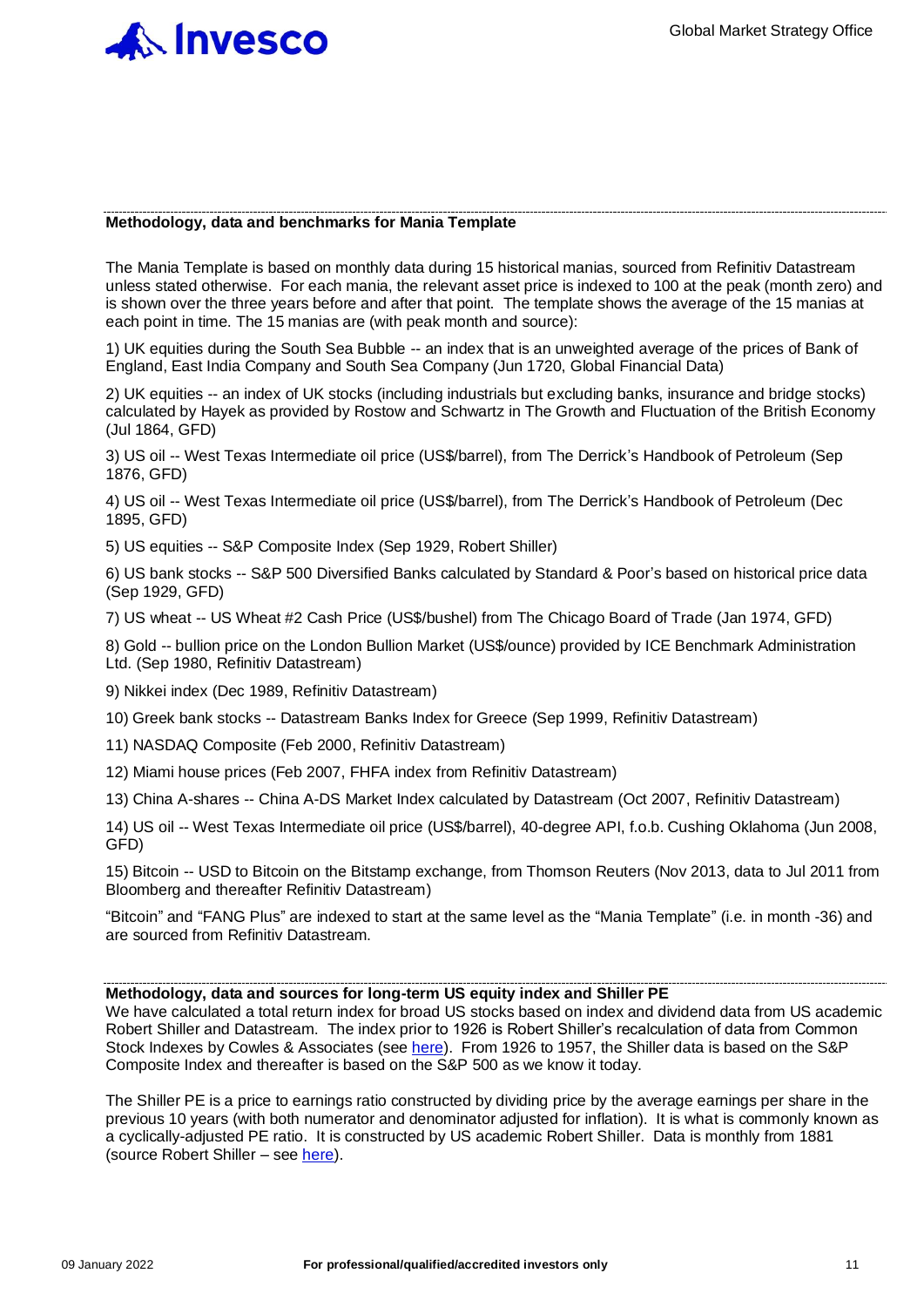

#### **Important information**

#### **Your capital is at risk. You may not get back the amount you invested.**

By accepting this document, you consent to communicating with us in English, unless you inform us otherwise.

This document is for informational purposes only and is intended only for Professional Clients and Financial Advisers in Continental Europe (as defined in important information); Professional Clients only in Dubai, Ireland, the Isle of Man, Jersey, Guernsey, Malta, Switzerland and the UK; for Qualified Clients in Israel, for Professional/Qualified/Sophisticated Investors in Bahrain, Jordan, Kuwait, Lebanon, Mauritius, Oman, Qatar, Saudi Arabia, South Africa, Tunisia, Turkey, and the United Arab Emirates; for Professional Investors in Hong Kong, for certain specific sovereign wealth funds and/or Qualified Domestic Institutional Investors approved by local regulators only in the People's Republic of China, for Professional Investors in Australia, for Institutional Investors in the United States and Singapore; for Wholesale Investors in New Zealand; for certain specific Qualified Institutions and/or Sophisticated Investors only in Taiwan, for Qualified Professional Investors in Korea, for certain specific institutional investors in Brunei and Indonesia, for Qualified Institutional Investors and/or certain specific institutional investors in Thailand, for qualified buyers in Philippines for informational purposes only and for certain specific institutional investors in Malaysia, upon request, for informational purposes only. This document is only intended for use with Qualified Institutional Investors in Japan; in Canada, this document is restricted to Accredited Investors as defined under National Instrument 45-106. It is not intended for and should not be distributed to, or relied upon by, the public or retail investors. It is not intended for solicitation of any security. Please do not redistribute this document.

For the distribution of this document, Continental Europe is defined as Andorra, Austria, Belgium, Bulgaria, Czech Republic, Croatia, Denmark, Finland, France, Germany, Gibraltar, Greece, Hungary, Italy, Kosovo, Latvia, Liechtenstein, Luxembourg, Monaco, Netherlands, North Macedonia, Norway, Portugal, Romania, Spain, and Sweden.

This document is not an offering of a financial product and should not be distributed to retail clients who are resident in jurisdiction where its distribution is not authorized or is unlawful. Circulation, disclosure, or dissemination of all or any part of this document to any unauthorized person is prohibited. This document is only intended for and will be only distributed to persons resident in jurisdictions where such distribution or availability would not be contrary to local laws or regulations.

This document is solely for duly registered banks or a duly authorized Monegasque intermediary acting as a professional institutional investor which has such knowledge and experience in financial and business matters as to be capable of evaluating the contents of this document. Consequently, this document may only be communicated to banks duly licensed by the "Autorité de Contrôle Prudentiel et de Résolution" and fully licensed portfolio management companies by virtue of Law n° 1.144 of July 26, 1991 and Law 1.338, of September 7, 2007, duly licensed by the "Commission de Contrôle des Activités Financières. Such regulated intermediaries may in turn communicate this document to potential investors.

This document has been prepared only for those persons to whom Invesco has provided it. It should not be relied upon by anyone else. Information contained in this document may not have been prepared or tailored for an Australian audience and does not constitute an offer of a financial product in Australia. You may only reproduce, circulate and use this document (or any part of it) with the consent of Invesco.

The information in this document has been prepared without taking into account any investor's investment objectives, financial situation or particular needs. Before acting on the information the investor should consider its appropriateness having regard to their investment objectives, financial situation and needs.

You should note that this information:

- may contain references to dollar amounts which are not Australian dollars;
- may contain financial information which is not prepared in accordance with Australian law or practices;
- may not address risks associated with investment in foreign currency denominated investments; and
- does not address Australian tax issues.

Issued in Australia and New Zealand by Invesco Australia Limited (ABN 48 001 693 232), Level 26, 333 Collins Street, Melbourne, Victoria, 3000, Australia which holds an Australian Financial Services Licence number 239916.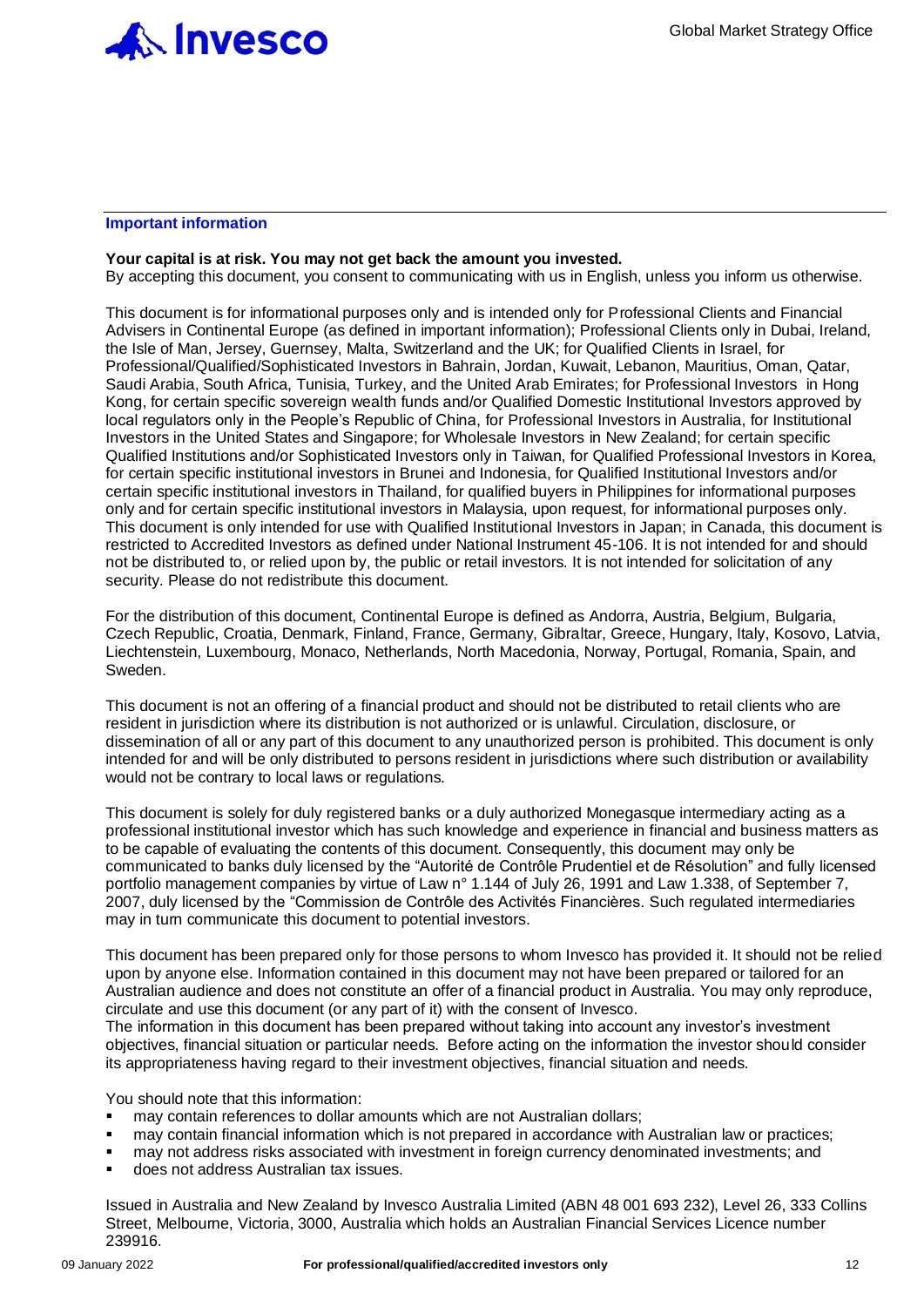

This document is issued only to wholesale investors in New Zealand to whom disclosure is not required under Part 3 of the Financial Markets Conduct Act. This document has been prepared only for those persons to whom it has been provided by Invesco. It should not be relied upon by anyone else and must not be distributed to members of the public in New Zealand. Information contained in this document may not have been prepared or tailored for a New Zealand audience. You may only reproduce, circulate and use this document (or any part of it) with the consent of Invesco. This document does not constitute and should not be construed as an offer of, invitation or proposal to make an offer for, recommendation to apply for, an opinion or guidance on Interests to members of the public in New Zealand. Applications or any requests for information from persons who are members of the public in New Zealand will not be accepted. The distribution and offering of this document in certain jurisdictions may be restricted by law. Persons into whose possession this marketing material may come are required to inform them about and to comply with any relevant restrictions. This does not constitute an offer or solicitation by anyone in any jurisdiction in which such an offer is not authorised or to any person to whom it is unlawful to make such an offer or solicitation. This does not constitute a recommendation of any investment strategy or product for a particular investor. Investors should consult a financial professional before making any investment decisions.

This overview contains general information only and does not take into account individual objectives, taxation position or financial needs. Nor does this constitute a recommendation of the suitability of any investment strategy for a particular investor. It is not an offer to buy or sell or a solicitation of an offer to buy or sell any security or instrument or to participate in any trading strategy to any person in any jurisdiction in which such an offer or solicitation is not authorized or to any person to whom it would be unlawful to market such an offer or solicitation. It does not form part of any prospectus. All material presented is compiled from sources believed to be reliable and current, but accuracy cannot be guaranteed. Investments have risks and you may lose your principal investment. Please obtain and review all financial material carefully before investing. Asset management services are provided by Invesco in accordance with appropriate local legislation and regulations.

The opinions expressed are those of the authors and may differ from the opinions of other Invesco investment professionals. Opinions are based upon current market conditions and are subject to change without notice. Past performance is no guarantee of future results.

This material may contain statements that are not purely historical in nature but are "forward-looking statements." These include, among other things, projections, forecasts, estimates of income, yield or return or future performance targets. These forward-looking statements are based upon certain assumptions, some of which are described herein. Actual events are difficult to predict and may substantially differ from those assumed. All forward-looking statements included herein are based on information available on the date hereof and Invesco assumes no duty to update any forward-looking statement. Accordingly, there can be no assurance that estimated returns or projections can be realized, that forward-looking statements will materialize or that actual returns or results will not be materially lower than those presented. All information is sourced from Invesco, unless otherwise stated.

Effective 8/18/17, Invesco Ltd completed the acquisition of Source. Links to documents published prior to this date are from Source as a predecessor firm and are provided for historical and informational purposes only.

Investment strategies involve numerous risks. The calculations and charts set out herein are indicative only, make certain assumptions and no guarantee is given that future performance or results will reflect the information herein. Past performance is not a guarantee of future performance.

The Directors of Invesco do not guarantee the accuracy and/or the completeness of any data included herein and we shall have no liability for any errors, omissions, or interruptions herein. We make no warranty, express or implied, as to the information described herein. All data and performance shown is historical unless otherwise indicated. Investors should consult their own business, tax, legal and accounting advisors with respect to this proposed transaction and they should refrain from entering into a transaction unless they have fully understood the associated risks and have independently determined that the transaction is appropriate for them. In no way should we be deemed to be holding ourselves out as financial advisers or fiduciaries of the recipient hereof and this document is not intended to be "investment research" as defined in the Handbook of the UK Financial Conduct Authority.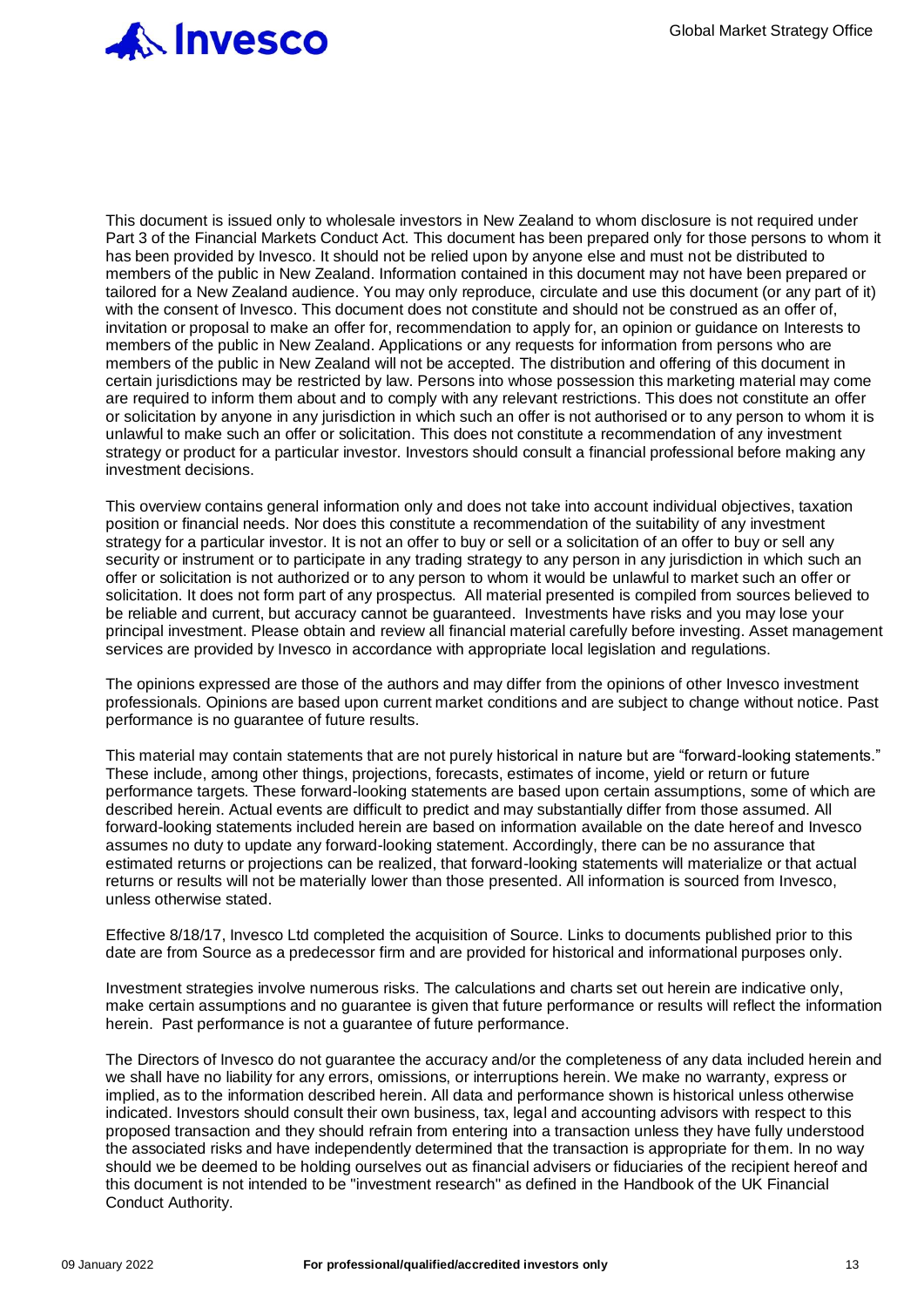

Invesco, and our shareholders, or employees or our shareholders may from time to time have long or short positions in securities, warrants, futures, options, derivatives or financial instruments referred to in this material. As a result, investors should be aware that we may have a conflict of interest that could affect the objectivity of this report. Investors should consider this report as only a single factor in making their investment decision.

This document is provided by Invesco Management S.A., President Building, 37A Avenue JF Kennedy, L-1855 Luxembourg, regulated by the Commission de Surveillance du Secteur Financier, Luxembourg, Invesco Asset Management Deutschland GmbH, An der Welle 5, 60322- Frankfurt/M., Germany, Invesco Asset Management (Schweiz) AG, Talacker 34, 8001 Zurich, Switzerland, and Invesco Asset Management Limited, Perpetual Park, Perpetual Park Drive, Henley-on Thames, Oxfordshire RG9 1HH, UK Authorised and regulated by the Financial Conduct Authority.

In the US by Invesco Advisers, Inc., Two Peachtree Pointe, 1555 Peachtree Street, N.E., Suite 1800, Atlanta, GA 30309 and Invesco Capital Management LLC, 3500 Lacey Road, Suite 700, Downers Grove, IL 60515.

In Canada by Invesco Canada Ltd., 120 Bloor Street East, Suite 700, Toronto, Ontario M4W 1B7. Terms and Conditions for Canadian investors can be seen [here.](https://www.invesco.ca/ivz/powershares)

This document is issued in the following countries:

- in Hong Kong by Invesco Hong Kong Limited景順投資管理有限公司, 41/F, Champion Tower, Three Garden Road, Central, Hong Kong. This document has not been reviewed by the Securities and Futures Commission.
- in Singapore by Invesco Asset Management Singapore Ltd, 9 Raffles Place, #18-01 Republic Plaza, Singapore 048619.
- in Taiwan by Invesco Taiwan Limited, 22F, No.1, Songzhi Road, Taipei 11047, Taiwan (0800-045-066). Invesco Taiwan Limited is operated and managed independently.
- In Japan by Invesco Asset Management (Japan) Limited, Roppongi Hills Mori Tower 14F, 6-10-1 Roppongi, Minato-ku, Tokyo 106-6114: Registration Number: The Director – General of Kanto Local Finance Bureau (Kin-sho) 306; Member of the Investment Trusts Association, Japan and the Japan Investment Advisers **Association**

Telephone calls may be recorded.

© 2022 Invesco. All rights reserved. II-GMSOUT-COM-15-E 1981177.